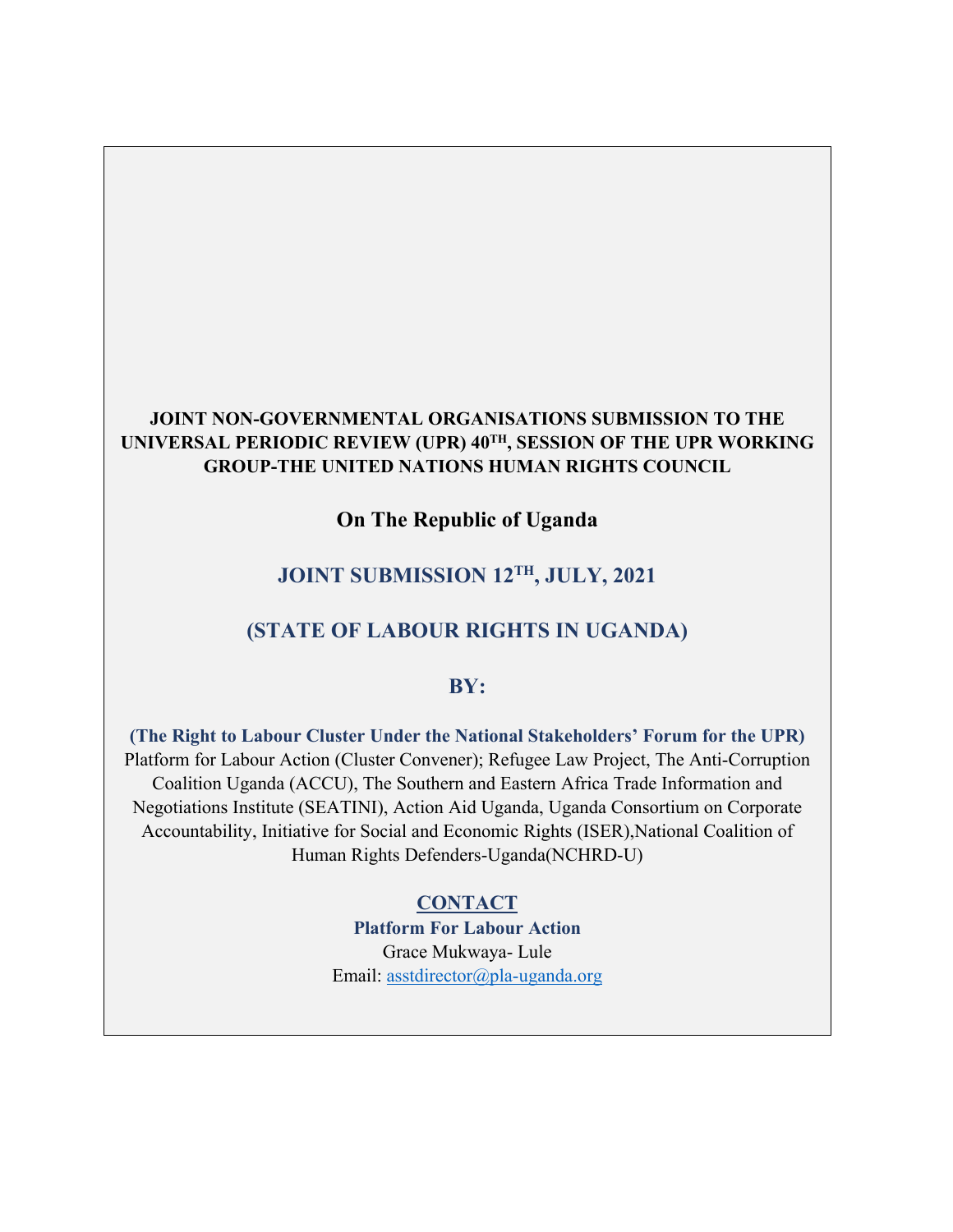## **INTRODUCTION**

#### **a) About the Submitting Organisations**

- 1. Platform for Labour Action (PLA) is <sup>a</sup> dully registered and certified national nongovernmen<sup>t</sup> organization founded in 2000 to promote and protect the rights of vulnerable and marginalized workers in Uganda. www.p[la-uganda.org](http://www.pla-uganda.org).
- 2. While PLA was the convener of this sub cluster under the auspices of the CSO National Stakeholder'<sup>s</sup> forum on the UPR, there were <sup>a</sup> number of organizations that participated and contributed information that informed this report. These included Refugee Law Project[www.refugeelawproject.org](http://www.refugeelawproject.org), The Anti-Corruption Coalition Uganda (ACCU), The Southern and Eastern Africa Trade Information and Negotiations Institute (SEATINI), Action Aid Uganda, Uganda Consortium on Corporate Accountability, Initiative for Social and Economic Rights (ISER), National Coalition of Human Rights Defenders-Uganda (NCHRD-U)

#### **b) About this Report**

- 3. This submission elaborates progress made over the last four and half years, in terms of implementation of specific recommendations emanating from the <sup>2</sup>nd Cycle of the UPR in 2016, the gaps and the challenges that need to be addressed in the  $3<sup>rd</sup>$  Cycle beginning 2026.Uganda received 226 recommendations out of which 148 were accepted and 78 noted. The prioritised recommendations for action by the Government of Uganda on the right to work were;
- a) 115.17 Consider ratifying the International Labour Organization (ILO) Domestic Workers Convention, 2011 (No. 189), and the Protocol to Prevent, Suppress and Punish Trafficking in Persons, Especially Women and Children, supplementing the United Nations Convention against Transnational Organized Crime;
- b) 115.15 Strengthen its efforts to enforce the Prevention of Trafficking in Persons Act;
- c) 115.16 Make further efforts to ensure compliance with the Prevention of Trafficking in Persons Act;
- d) 115.81 Take further steps to combat trafficking of persons;
- e) 116.3 Develop and implement social security reforms to protect the most vulnerable groups and individuals;
- f) 116.14 Revise the minimum wage to guarantee the protection of workers by ensuring <sup>a</sup> decent standard of living, in consultation with all relevant stakeholders;
- g) 117.45 Adhere fully to the relevant provisions of the International Convention for the Protection of the Rights of All Migrant Workers and Members of Their Families, in particular articles 76 and 77.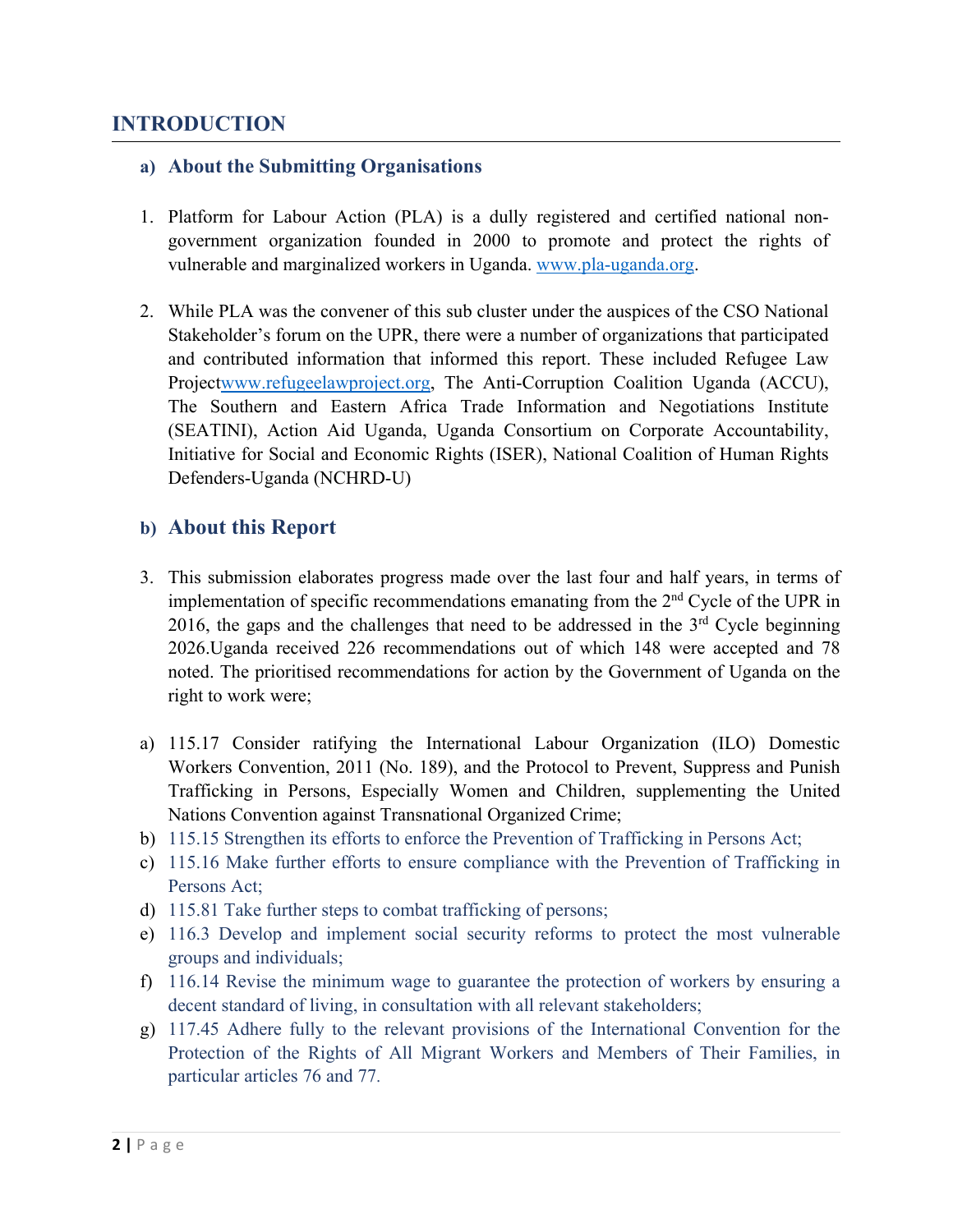## **Briefly the report details the findings to the effect that;**

- 4. First, governmen<sup>t</sup> did not ratify nor domesticate the International Labour Organization (ILO) Convention on Decent work Domestic Workers 2011 (No. 189) and the Protocol to Prevent, Suppress and Punish Trafficking in Persons, especially Women and Children, supplementing the United Nations Convention against Transnational Organized Crime.
- 5. Second, despite Uganda'<sup>s</sup> growing population and the consequen<sup>t</sup> increase in the working age population, coverage of the pension sector remains dismal. Only 1.9 million people are covered by formal social security schemes representing 14% of the labour force; implying that 86% of the working age population was uncovered. In terms of investments, the level of investment in social security in Uganda remained very low accounting for less than 1 percen<sup>t</sup> of GDP. Lack of access to social security by such <sup>a</sup> large population is <sup>a</sup> major obstacle to economic and social development.
- 6. Third, reforming the outdated legal minimum wage from 1984 has been stained by lack of political will by the governmen<sup>t</sup> of Uganda. Accordingly poor remuneration across all sectors has resulted into 18% of the labour force categorized as working poor.
- 7. Finally, Labour externalization has become as <sup>a</sup> lucrative business in the pas<sup>t</sup> four and half years. However, it has been bedeviled by human rights abuses and violation of the migrant workers due to inadequate legal and policy framework coupled with under funding and staffing for program.

## **SECTION I: ASSESSMENT ON STATUS OF IMPLEMENTATION ON ACCEPTED RECOMMENDATIONS**

## **A.Recommendation: Ratification of International Instruments on Labour Rights**

1.1 115.17 Consider ratifying the International Labour Organization (ILO) Domestic Workers Convention, 2011 (No. 189), and the Protocol to Prevent, Suppress and Punish Trafficking in Persons, Especially Women and Children, supplementing the United Nations Convention against Transnational Organized Crime (*Philippines);*

## **Status of implementation**

1.2 In 2020, the governmen<sup>t</sup> of Uganda kick started the process of ratification of the ILO Convention No.189 on Decent Work for Domestic Workers and the Solicitor General Ministry of Justice and Constitutional Affairs on 15<sup>th</sup> February 2021<sup>1</sup> cleared the process.

1.3 In addition, the Government through the Ministry of Gender, Labour and Social Development developed draft Employment (Domestic Workers) Regulations 2020 that seek to regulate the employment of domestic workers in Uganda and provisions in these regulations carry an aspiration of the ILO C. No. 189. These regulations however, remained in draft even at the time of submission of this repor<sup>t</sup>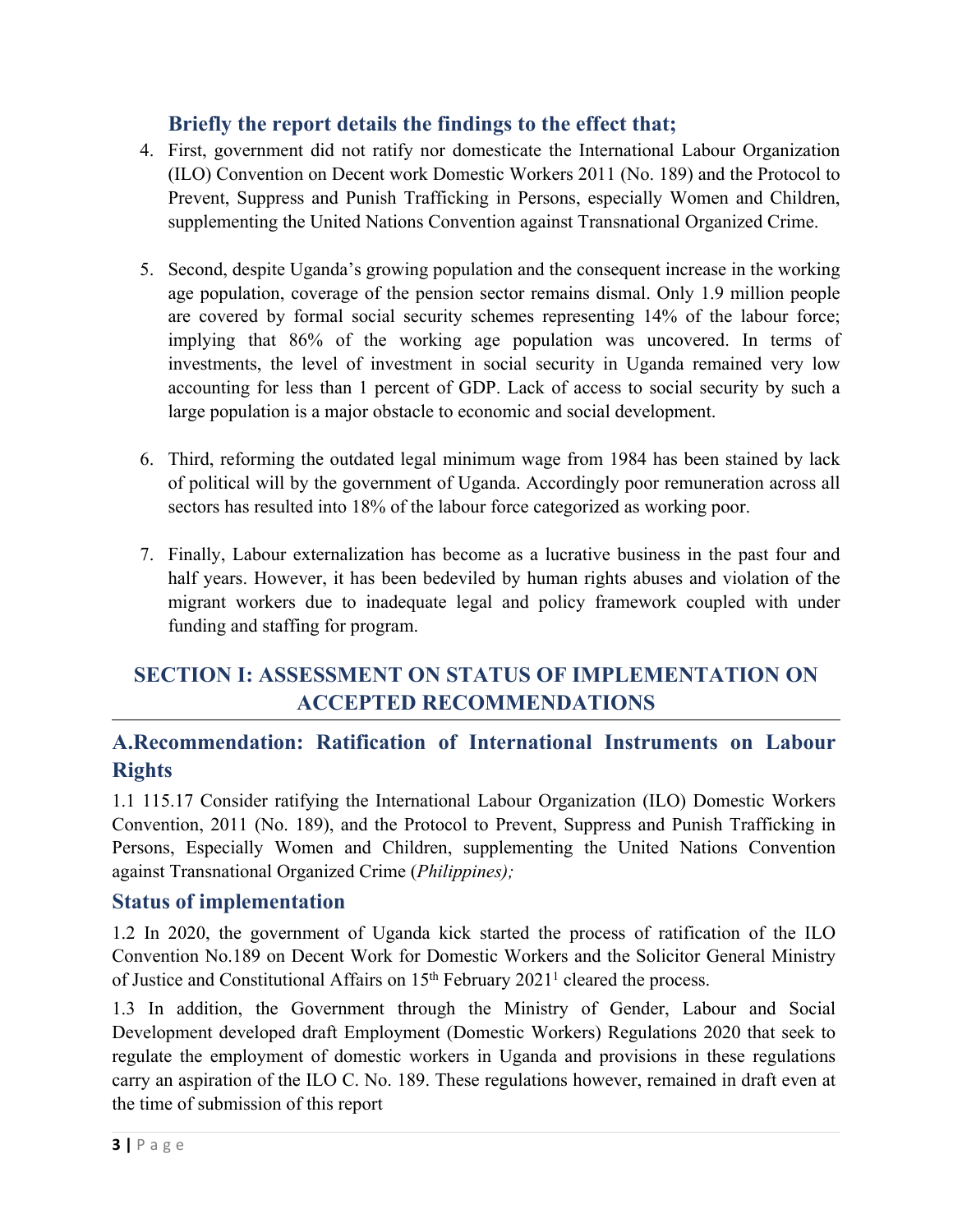1.4 Furthermore, parliament of Uganda in April 2021 passed the Employment Amendment Bill 2019<sup>2</sup> which among other policy principles seeks to recognize and regulate the employment of domestic workers. This Bill however has not been assented to by the President, which is the last action in legislative enactment in Uganda before <sup>a</sup> bill becomes law.

1.5 There were no major efforts by the governmen<sup>t</sup> of Uganda geared towards the ratification of the PERLAMO Protocol.

### **Recommendations**

- a) The Government of Uganda should fast track the process of ratifying the ILO Convention No. 189 to promote decent work for domestic workers;
- b) The Government of Uganda through the Ministry of Gender labour and social development should expedite the adoption of the draft Employment (Domestic Workers) Regulations 2020.
- c) The Government of Uganda should accelerate the implementation of National Action Plan on trafficking in persons with particular focus on ratifying and domesticating the provisions of Protocol to Prevent, Suppress and Punish Trafficking in Persons.

## **B. Recommendation on theme: Prohibition of slavery, trafficking**

1.6 Recommendations were made in relation to prohibition of slavery and trafficking including;

- a) 115.15 Strengthen its efforts to enforce the Prevention of Trafficking in Persons Act (Timor-Leste);
- b) 115.16 Make further efforts to ensure compliance with the Prevention of Trafficking in Persons Act (Togo);
- c) 115.81 Take further steps to combat trafficking of persons (Armenia);

#### **General statement:**

1.7 Human traffickers exploit both domestic and foreign victims in Uganda and abroad with children as young as 7 years old.Trafficking in women and girls is exacerbated during and after situations of conflict and humanitarian emergencies, owing to displacement, the breakdown of political, economic and social structures, instability and insufficient governance, including the absence of the rule of law, increased militarism, the availability of small arms, the weakening or loosening of community and family ties among others<sup>3</sup>.

#### **Status of implementation:**

1.8 Over the pas<sup>t</sup> 4 years, the Government of Uganda made positive, commendable and systematic steps to facilitate the enforcement of the Prevention of Trafficking in Persons Act 2009 as <sup>a</sup> means of addressing the crime. These efforts included adoption of the Prevention of Trafficking in Persons Regulations<sup>4</sup>,formation of the Anti-Trafficking in Persons Department of the Uganda Police Force (July 2019) with an expected 250 officers across the country working on anti-trafficking efforts<sup>5</sup>, the continued existence of a trafficking-specific desk<sup>6</sup> in the Office of the Director of Public Prosecution (ODPP), strategic partnerships<sup>7</sup> for capacity building of police, the judiciary and prosecution through trainings<sup>8</sup> as well as production of resources<sup>9</sup> relevant to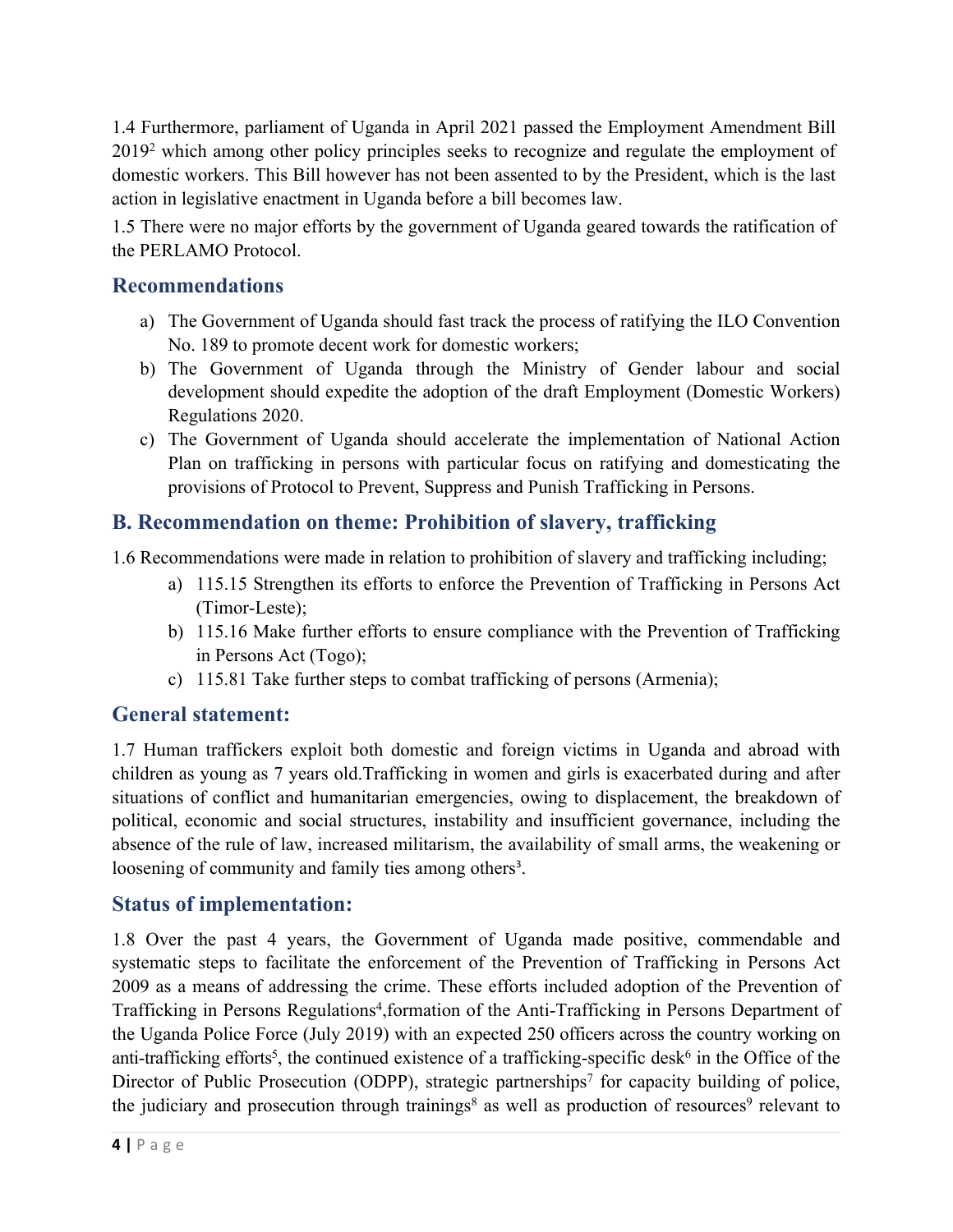ending/curbing trafficking in persons.

1.9 Government also passed the Kampala Child Protection Ordinance 2019<sup>10</sup> , launched the second Uganda National Action Plan (NAP) 2019-2024 for the Prevention on Trafficking in Persons, and the National Referral Guidelines for Management of Victims of Trafficking to systematically provide support and protection to the victims of trafficking in persons<sup>11</sup>.

1.20 Increased efforts in prosecution of cases of trafficking in persons were witnessed; in 2018, police investigated 286 cases, prosecuted 63 and 6 traffickers convicted; in 2019, 120 suspected trafficking cases were investigated; 50 of these suspected trafficking cases were prosecuted with 15 traffickers convicted - an increase from  $2018^{12}$ . For  $2020$ , a total of 342 cases were investigated, 11 convictions were secured with ODPP pointing to the closure of courts induced by the COVID-19 pandemic as a reason for the low numbers<sup>13</sup>.

## **Emerging Substantive Concerns**

1.21 Despite the positive steps, the 2020 national Report on countering Trafficking in persons crime<sup>14</sup> , Uganda has remained <sup>a</sup> source, transit and destination country for victims of trafficking in persons both transnational and domestic involving children and adults. During this period, Uganda was downgraded to Tier 2 watch list due to unchecked corruption of public officials, incapacitated diplomatic embassies to provide protection to victims of trafficking and lack of governmen<sup>t</sup> protection services for victims.

1.22 The governmen<sup>t</sup> severely underfunded and understaffed the Coordination Office for Prevention of Trafficking in Persons (COPTIP) which inhibited efforts to coordinate and combat trafficking nationally<sup>15</sup>; limited budget allocation to the newly created Anti-Trafficking in Persons Department of the Uganda Police Force which inhibits expeditious comprehensive investigations of the registered cases of TIP. As <sup>a</sup> result, systematic procedures and efforts required for referral, assistance and protection of victims as well as prevention of the crime continue to be lacking.

1.23 Trafficking in persons during and after situations of conflict and humanitarian emergencies is a widespread problem. With Uganda hosting 1,470,858 refugees<sup>16</sup>, the lack of data on cases of trafficking in persons among vulnerable refugees and former IDPs by OPM remains <sup>a</sup> gap that enables more violations of already vulnerable persons as focus remains on nationals only.

## **Recommendations:**

a) Government of Uganda to consider ratificationof and fully domesticating the Palermo Protocol to afford more localized protection mechanisms for victims of Trafficking InPersons.

b) Government of Uganda should increase funding and human resources for the Coordination Office on trafficking in Person and the newly created Anti-Trafficking in Persons Department of the Uganda Police Force to effectively manage the crime.

c) Government of Uganda should establish an integrated, multi-disciplinary and multisectoral system of data collection and documentation on cases of human trafficking for proper planning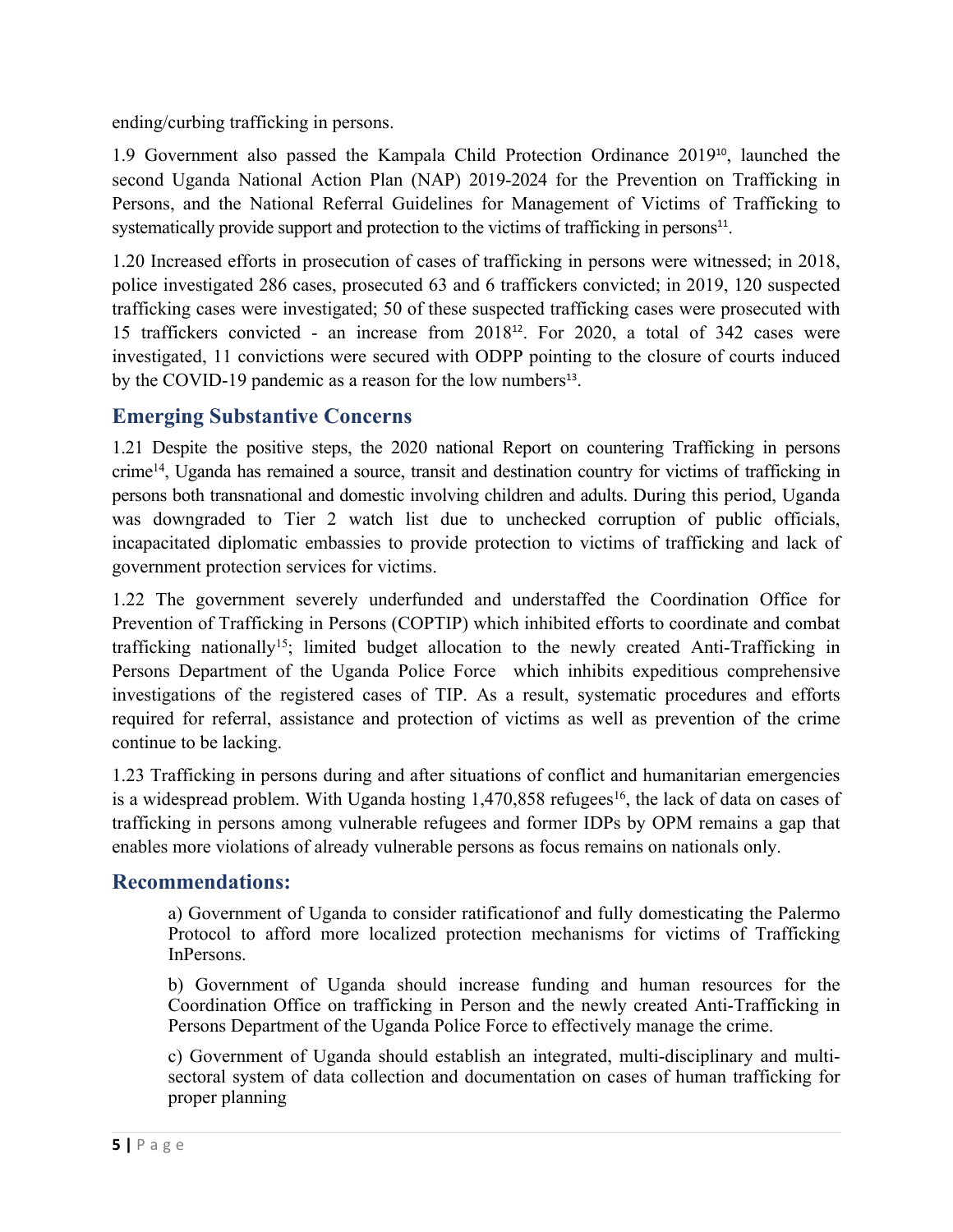d) Increase protective services for victims both domestically and abroad including temporary shelters.

e) Develop repatriation policy guidelines to provide procedures on how the victims of human trafficking can be brought back to the country once rescued.

### **C. Recommendation: Development and implementation of social security reforms**

1.24The recommendation was to the effect that;

116.3 Develop and implement social security reforms to protect the most vulnerable groups and individuals (Maldives);

#### **General Statement**

1.25 Uganda has <sup>a</sup> multi-tier social security system model with contributory social insurance, non-contributory direct income suppor<sup>t</sup> and voluntary private pension schemes. Direct income suppor<sup>t</sup> is non-contributory regular, predictable cash and in-kind transfers that provide relief from deprivation to the most vulnerable individuals and households in society. While social insurance are contributory arrangements to mitigate livelihood risks and shocks such as retirement, loss of employment, work-related disability and ill health $17$ 

#### **Status on implementation**

1.26 In 2018, 2019 and 2020, the Government of Uganda initiated policy and legislative reforms within the social security pillar. In 2018, Cabinet approved the principles for reforming the Public, Service Pensions Scheme from the current unfunded, non-contributory, PAYGO scheme into a fully funded and contributory Defined Benefit pension's scheme<sup>18</sup> and subsequently a Public Service pensions Fund Bill 2020 was drawn.

1.27 In 2019, governmen<sup>t</sup> introduced Amendments to the National Social Security Fund Act with the aim of repealing limiting provisions on coverage and eligibility in the current provisions to extend coverage to all categories of workers (informal and formal). While Parliament of Uganda passed the Bill with inclusion of progressive provisions that enhance the efficiency and sustainability as well as adequacy to respond to the realities of the risks and vulnerabilities experienced and suffered by the population, the President of Uganda has since be adamant and reluctant to assent to the Bill into law opposing the progressive provisions.

#### **Emerging Substantive concerns**

**1.28 Despite Uganda'<sup>s</sup> growing population and the consequen<sup>t</sup> increase in the working age population, coverage of the pension sector remains dismal** 19 . As per the 2016/17 Uganda National Household Survey (UNHS, 2018), Uganda'<sup>s</sup> working age population stood at 19.4 million of which about 15 million were working in either formal or informal sector, and thus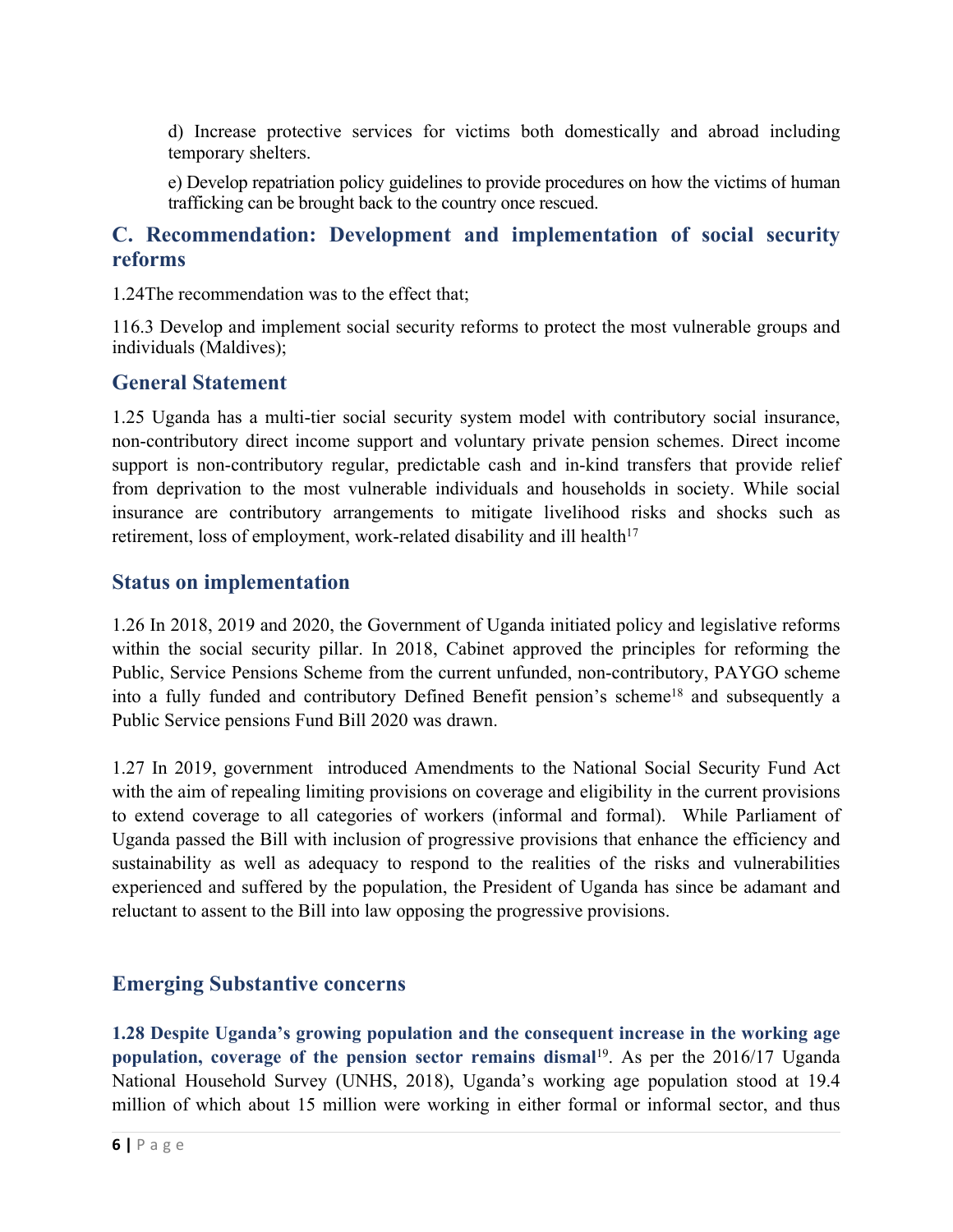eligible to pension savings. However, According to the Uganda Retirement Benefits Annual Performance Report, 2018, 1.9 million people are covered by formal social security schemes representing 14% of the labour force; implying that 86% of the working age population was uncovered. Lack of access to social security by such <sup>a</sup> large population is <sup>a</sup> major obstacle to economic and social development<sup>20</sup>. This is so because limited or lack of social security coverage is associated with high and persistent levels of poverty and economic insecurity, growing inequality levels, inadequate investments in human capital and weak aggregate demand in <sup>a</sup> time of recession and slow economic growth.

**1.29 In terms of investments, the level of investment in social security in Uganda remains dismal** and accounts for less than 1 percen<sup>t</sup> of GDP. The Public Service Pension Scheme accounts for <sup>a</sup> high proportion in the social spending realm ye<sup>t</sup> it is non – contributory and tax financed. Spending on direct income suppor<sup>t</sup> in lower compared to the social insurance component. Worse still, it is heavily funded through donor suppor<sup>t</sup> raising concerns of sustainability.

**1.30 Weak enforcement and implementation of existing legal and policy framework on social security.**Despite the existence of the legal and policy frame work on social security in Uganda, their implementation remains weak–both in the public and the private sectors<sup>21</sup>. During this period, <sup>a</sup> problem of bureaucracy in processing and paying compensations to employees or to their family members in case of death was visibly observed and acknowledge by governmen<sup>t</sup> agencies<sup>22</sup>. In the private sector, few employers have attempted to insure their workers. Most employees in the private sector either do not repor<sup>t</sup> work place accidents as required by law or delay settling claims because their workers are not insured<sup>23</sup>. The failure or delay in paying compensation for work injuries makes workers and their dependants more vulnerable and increases their risk of falling into poverty.

#### **Recommendation**<sup>s</sup>

- a) The Government of Uganda should develop <sup>a</sup> clear vision and long-term financing strategy for social protection to enhance political will and funding for increasing investment in social protection.
- b) Coordinate and fast track the adoption of social security reforms including Assenting to the National Social Security Amendment Bill 2019 and expediting the passing of the Public Service Pensions Fund Bill 2020.

## **D. Recommendation: Reforms of the Minimum Wage**

1.31The recommendation was to the effect that;

116.14 Revise the minimum wage to guarantee the protection of workers by ensuring <sup>a</sup> decent standard of living, in consultation with all relevant stakeholders (Haiti);

## **General statement:**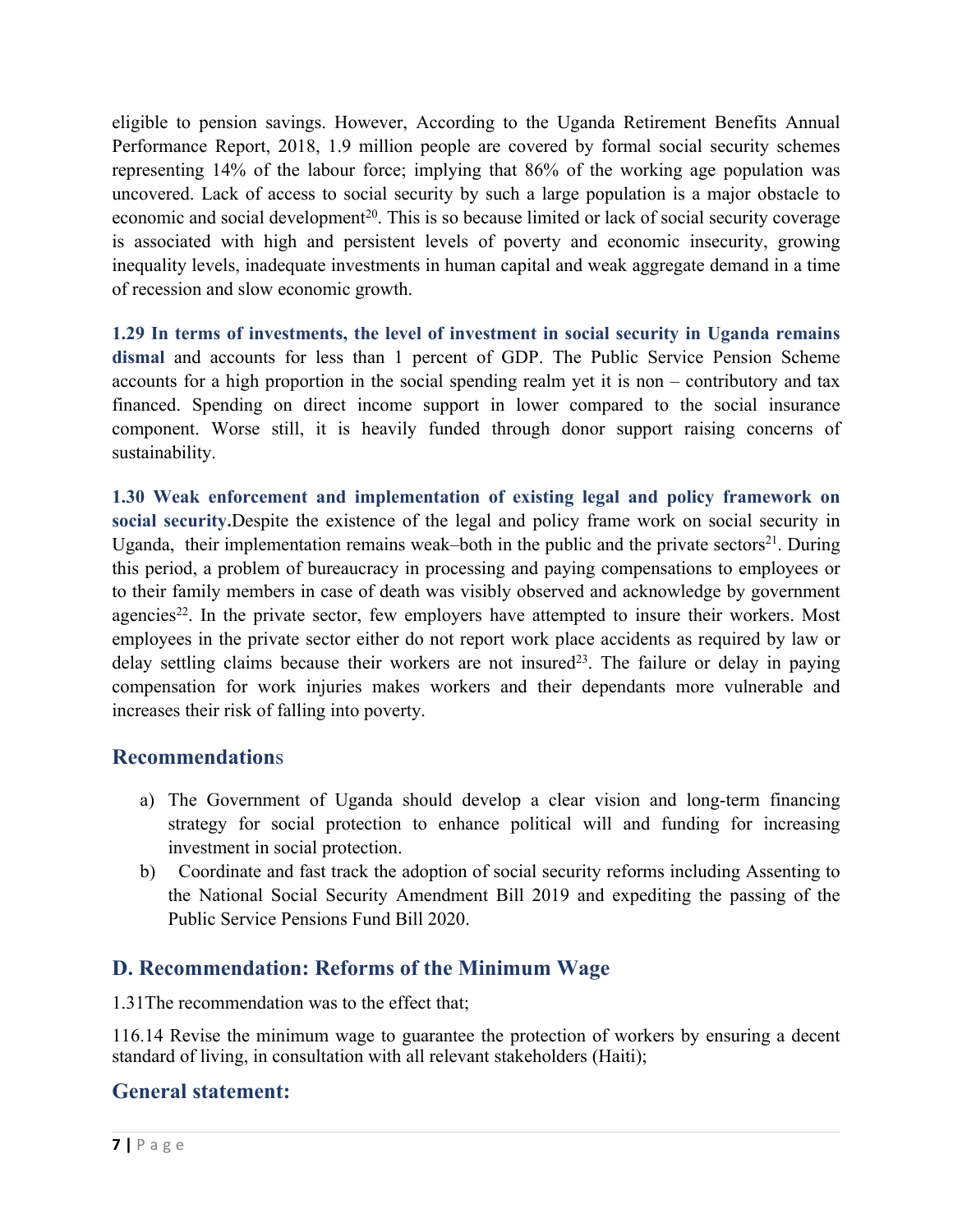1.32 According to National Labour Force Survey 2016/17 the average (median) earnings in paid employment is UGX 190,000 (US\$53) per month with <sup>a</sup> deep gender gap of 50% between men and women. The governmen<sup>t</sup> of Uganda last set and implemented <sup>a</sup> minimum wage in 1984 under the colonial legislation the Minimum Wages Advisory Boards and Wages Councils Act enacted in 1957. While members of Cabinet and even the President often criticized the call for <sup>a</sup> minimum wage, they have not ruled out the possibility altogether <sup>24</sup> while maintaining the argumen<sup>t</sup> that the country is not ready for <sup>a</sup> minimum wage and that what the country needs to prioritize is investment and infrastructure.

## **Status of implementation:**

1.33 In 2017, The Minimum Wage Advisory Board constituted in 2016, launched the Minimum Wage feasibility study and recommended <sup>a</sup> new monthly minimum wage for employees of Ugandan shillings (UGX) 130,000 (US\$36)<sup>25</sup>.

1.34 In February 2019, the governmen<sup>t</sup> of Uganda approved the proposed minimum wage determination mechanism<sup>26</sup> which had been jointly proposed in 2018 through a memorandum of Understanding between the National Organization of Trade Unions and Federation of Uganda Employers on minimum wage of four agreed sectors (i.e. agriculture, hotels, construction and manufacturing) that was submitted to the governmen<sup>t</sup> to address the gaps in the current Minimum Wage Advisory Board Act.

1.35 In February 2019, the Parliament of Uganda unanimously passed the Minimum Wage Bill 2015 and was forwarded to the present for assent<sup>27</sup>.

## **Emerging Substantive Concerns**

1.36 Reforming the outdated legal minimum wage from 1984 has been stained by lack of political will by the governmen<sup>t</sup> of Uganda. The Government'<sup>s</sup> perceived reluctance to take up <sup>a</sup> minimum wage policy has during this period under review only gained momentum<sup>28</sup> including a complete removal of narration or lack of mention of minimum wage from the second and third National Development Plans and the new manifesto for ruling National Resistance Movement party.

1.37 In addition while the private Minimum Wage Bill 2015 was unanimously passed in February 2019 by the Parliament of Uganda after wide national consultations with all the social partners<sup>29</sup>, the President declined to assent to the Bill citing reasons of there being an adequate legislation to cater for fixing of Minimum Wage in Uganda<sup>30</sup>. Giving the President'sargument a slim credit, the Government continues to fail to use the said law to revise and establish <sup>a</sup> reason minimum wage in the country thereby maintaining poor remuneration across all sector as 18% of the labour force is categorized as working poor<sup>31</sup>.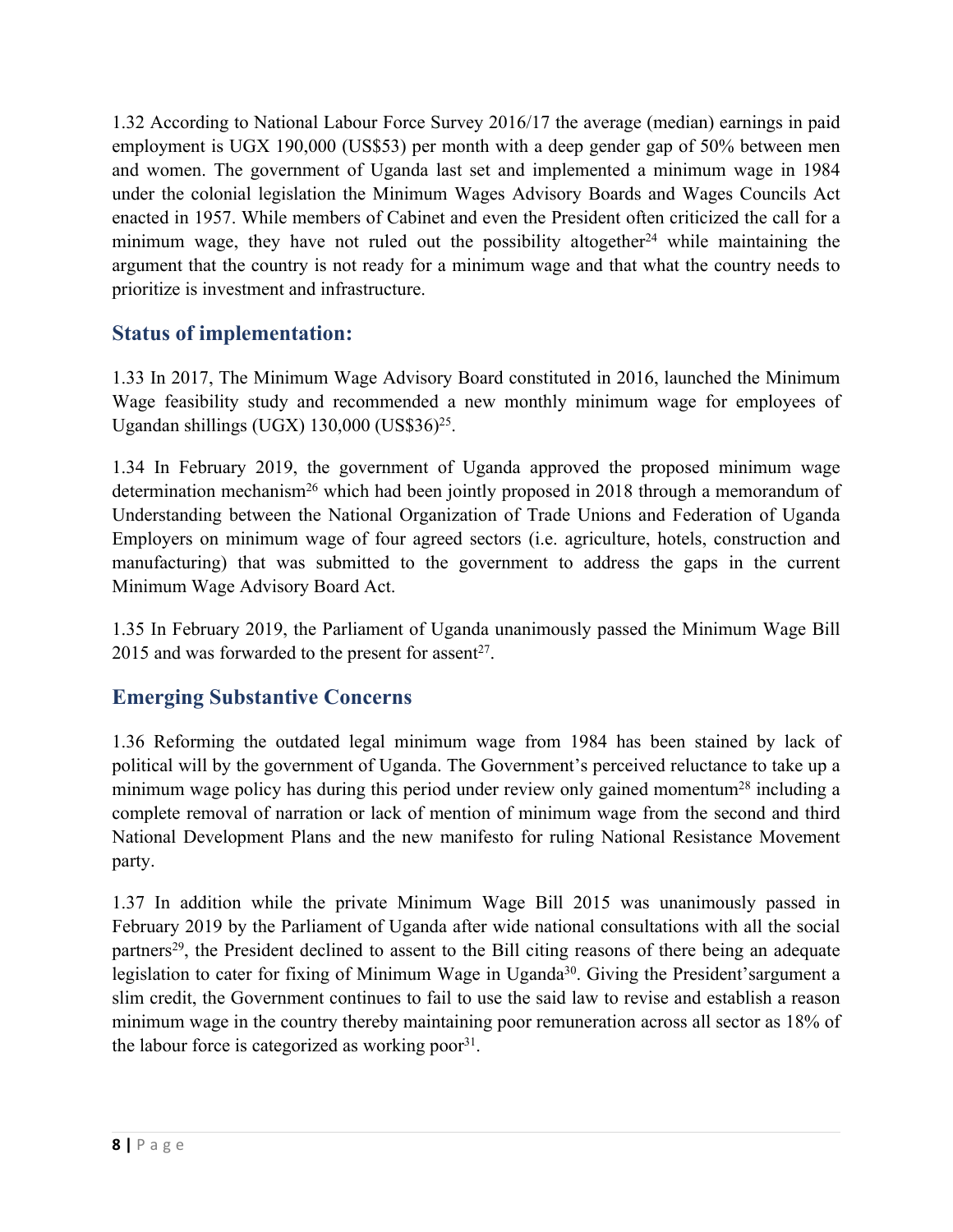1.38 Despite the Government of Uganda commissioning <sup>a</sup> feasibility study by the dully constituted Minimum Wages Advisory Board and the subsequent recommendations for the urgen<sup>t</sup> need to revise the current minimum wage and proposed <sup>a</sup> minimum wage for the country at UGX. 130,000/=, like the pervious recommendations made by the Board<sup>3233</sup>, this recommendation has to date not been actualized.

## **Recommendations;**

a) The Government of Uganda should revise the current absolute minimum wage to protect the Labour force from exploitation.

**E. Recommendation: Adhere fully to the relevant provisions of the International Convention for the Protection of the Rights of All Migrant Workers and Members of Their Families, in particular Articles 76 and 77.**

## **General statement:**

1.39 Government of Uganda has continued to implement <sup>a</sup> Labour Externalization programme under the Ministry of Gender, Labour and Social Development (MoGLSD) as one of the strategic initiatives for addressing the rampant unemployment in the country $^{34}$ .

1.40 According to the Ministry of Gender, labour and Social Development labour externalization has reduced pressure on the domestic labour market offering alternative solutions to the acute unemployment levels in the Country. By January 2018, the figure of Ugandan migrant workers had shot up from 65,000 in 2016 to over 70,862 in addition to the unaccountedfor migrant who use illegal and unofficial means.

1.41 In addition, the 2016 *Personal Transfers Report* published by UBOS and Bank of Uganda estimated monthly remittance from the migrant workers in the Middle East is about USD 6 million every month. In fact the World Bank repor<sup>t</sup> 2016 indicates that Uganda received \$ 1.37billion (Shs5 trillion) in 2017. This amount is larger than the annual earnings from any single one of Uganda'<sup>s</sup> exports and an indicator that migrant workers in Uganda play an increasingly active role to economic development of the country.

## **Status of Implementation**

1.42 The Government concluded two bilateral agreements between Kingdom of Saudi Arabia and the Hashmite Kingdom of Jordan in 2016 and one Memorandum of Understanding with United Arab Emirates in June 2019<sup>35</sup>. These bilateral agreements are means through which the Ugandan governmen<sup>t</sup> monitors the working conditions of the migrant workers.

1.43 Government licensed 209 labor recruitment companies 36 , maintained the restrictive requirements for registration, vetting processes and the requirement to maintain <sup>a</sup> minimum bank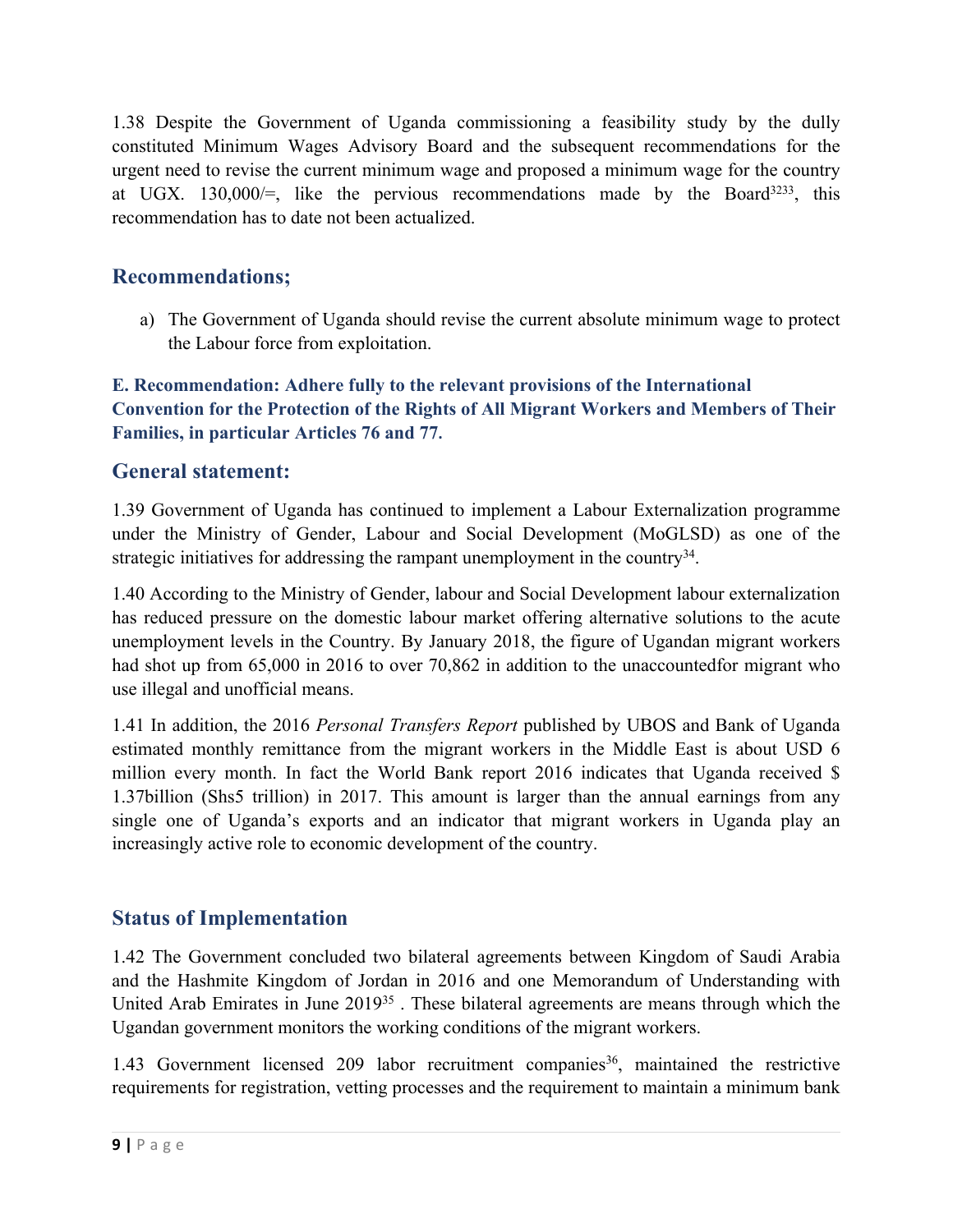deposit and credit line for purposes of repatriation<sup>37</sup> of workers when required. This has enabled the governmen<sup>t</sup> to have oversight and managemen<sup>t</sup> labor recruitment and expor<sup>t</sup> companies.

1.44 An online system for recruiting, vetting contracts and monitoring of workers was developed and rolled out by the Ministry of Gender, labour and Social Development as <sup>a</sup> means of streamlining labour externalization and monitoring the migrants.

1.45 In January 2020, the government signed <sup>a</sup> cooperation agreement with East and Central African countries in which labor ministers discussed the harmonization of labor laws to better protect migrant workers travelling to the Middle East and other regions.

1.46 The Government has also initiated several policy documents, including the draft National Diaspora Policy and the draft National Migration Policy indicating the desire to leverage migration for development of the country.

## **Emerging Substantive Concerns.**

#### **1.47 Inadequate legal and policy framework.**

While the governmen<sup>t</sup> during this period initiated the process of reviewing Employment (Recruitment of Ugandan Migrant Workers Abroad) Regulations 2005 by the Ministry of Gender, Labour and Social Development, the process has since stalled thereby labour migration in Uganda operating with inadequate legal frame work to protect migrant workers. In addition, the Externalization of Labour Bill 2019 and The Anti-Slavery Bill 2019 that seek to buttress the existing efforts to regulate the industry remained pending by the end of the tenure of office of the 10th Parliament. The draft national migration policy has since 2016 remained in draft.

#### **1.48 Human Rights violations for migrant workers;**

Following the conclusion of the labour agreements with Kingdom of Saudi Arabia in 2016, Labour externalization has been viewed as <sup>a</sup> lucrative business in the pas<sup>t</sup> four and half years. However, it has been bedeviled by human rights abuses of the migrant workers resulting into condition of human trafficking and modern day slavery. While the government signed <sup>a</sup> labor agreement with the UAE, officials acknowledged this agreement and Uganda'<sup>s</sup> other agreements with Jordan, and Saudi Arabia did not adequately protect Uganda workers during this period. While the governmen<sup>t</sup> through the Ministry of Gender Labor and Social Development (MGLSD) encouraged Ugandans to seek employment only in countries with which it has labor agreements, persistent Illegal and unguided labor migration was the most contributing factor for trafficking of Ugandans to foreign countries and foreign nationals to or through Uganda<sup>38</sup>.

**1.49 Ugandan migrant workers remain vulnerable to extortion and exploitation both within the recruitment 39** and deployment processes due to lack of standards of operation for recruitment agencies and companies in terms of recruitment and their operations. For instance, there are no clear rules and guidelines governing fees and costs chargeable to migrant workers under the law. This has resulted into migrant workers paying exorbitant sums of money, in some instances equivalent to half of one year salary for the job they are being recruited for 40 . The Anti-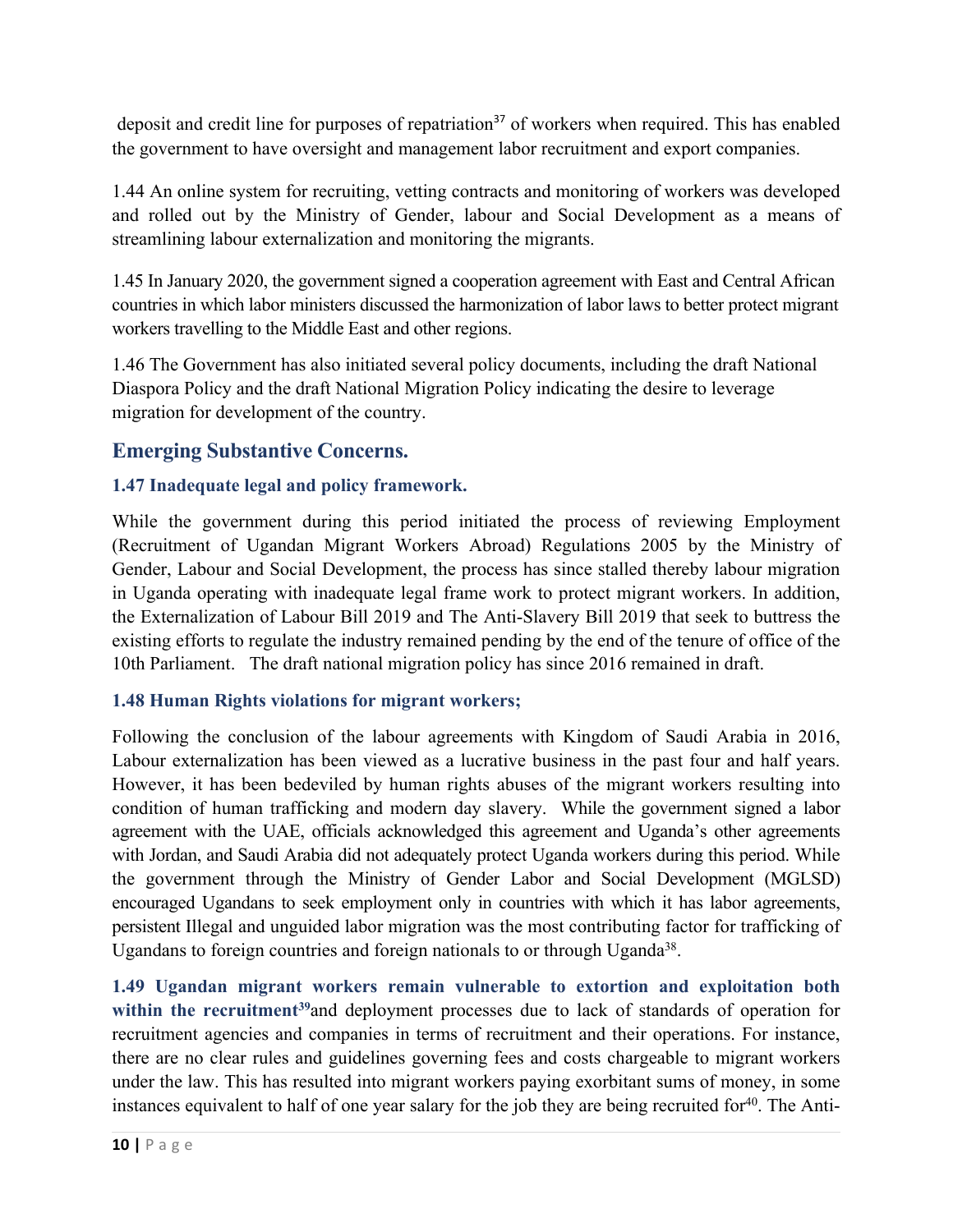Slavery Bill 2020 which among others seeks to stop external recruitment labour companies from charging Ugandans <sup>a</sup> number of 'unnecessary' fees remained pending.

#### **1.50 Lack of mechanisms and systems that facilitate migrant workers access and participation in the national social security schemes.**

The National Social Protection Policy of 2015 views social protection as <sup>a</sup> basic service and human right. Whereas the Policy seemingly provides <sup>a</sup> basis for <sup>a</sup> holistic approach to addressing the risks and vulnerabilities faced by the different categories of the population; migrant workers are not provided for. The need to extend social protection to Uganda migrant workers is consistent with the sustainable development goal 1.3, to implement nationally appropriate social protection system and measures for all including floors and by 2030 achieve substantial coverage for the poor and the vulnerable. It also contributes to the attainment of SDG 8 particularly target 8.5 to achieve full and productive employment and decent work for all women and men, including for young people and target 8.8 to protect labour rights and promote safe and secure working environments for all workers including migrant workers.

### **Recommendations;**

- a) Increase bilateral negotiations with destination country governments on migrant worker rights, including on the release and repatriation of Ugandan migrant workers exploited by employers abroad, and on mutually enforceable standard contracts with clauses on mutual suppor<sup>t</sup> commitments.
- b) Increase funding and staffing including appointment of labour attachés in the countries of destination to monitor the working conditions of migrant workers and provide suppor<sup>t</sup> when necessary.
- c) Develop clear guide lines on costs and fees chargeable to migrant workers as <sup>a</sup> means of adhering to international ethical recruitment standards.
- d) Expedite the process of adopting the reviewed the Employment (Recruitment of Ugandan Migrant Workers Abroad) Regulations 2005 which seek to strengthen the protection of migrant workers' rights.
- e) Government should expedite the process of developing and adoption of the National Migration Policy that adequately provides for labour migration so as to guide the efforts in streamlining the externalisation of labour sub-sector.
- f) Government should consider inclusion and access to public social security by Ugandan Migrant workers in the ongoing legal reforms in pensions and retirement sector. Establish mechanisms for migrant workers to actively contribute to their social security.

# **SECTION II: OTHER EMERGING HUMAN RIGHTS DEVELOPMENTS**

## **A. Sexual Harassment and Violence at Work Places**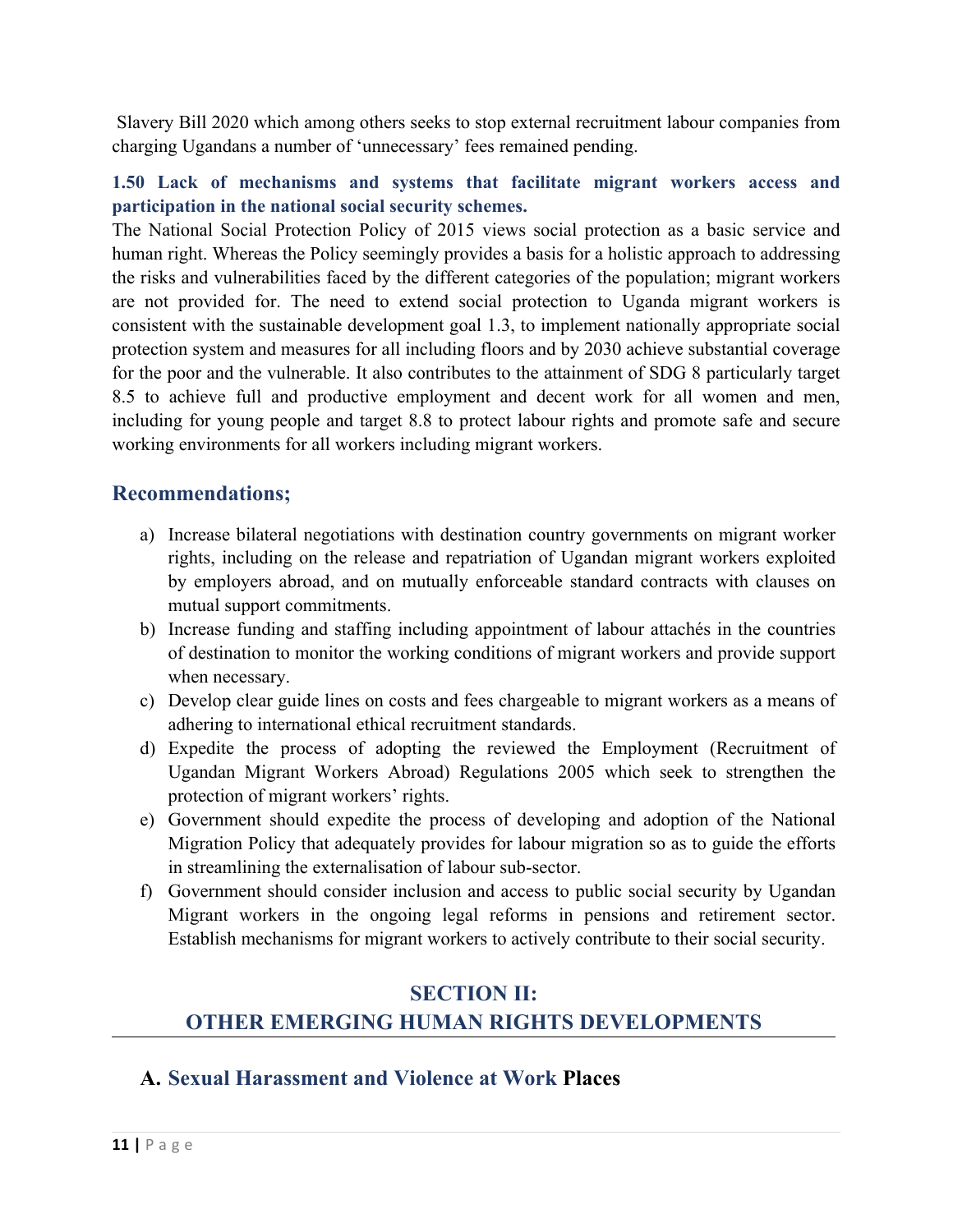2.1 Sexual harassment and violence is <sup>a</sup> common occurrence human rights violation at work places and majorly affects 95% women<sup>41</sup>.In Uganda, sexual harassment constitutes a violation of <sup>a</sup> person'<sup>s</sup> fundamental human rights protected under the Bill of Rights in the 1995 Constitution of Uganda. During this period, reports of Sexual harassment from different sector including formal and informal, public and private were made<sup>42</sup>. A recent study found that women in banks, markets and flower farms share similar experiences of Sexual harassment and violence at the work places 43 .

2.2 Sexual harassment was reported to be prevalent especially by supervisors, was <sup>a</sup> silent and apparently unregulated problem in Uganda'<sup>s</sup> public health workplaces, mainly affecting female employees 44 . The existing legal and policy frameworks excludes certain work places in as far taking measures to protect worker from sexual harassment 45 , laws also excludes workers in the informal sector 46 .

2.3 ILO convention No. 190 on harassment, violence and abuse was adopted by the ILO general conference in June 2019 and Uganda actively campaigned and rallied African suppor<sup>t</sup> for the passing of the Convention. While Uganda was among the first countries to sign on the Convention, the Country has not ye<sup>t</sup> ratified the Convention.

## **Recommendations.**

- a) Ratify and domesticate the ILO Convention No. 19 on violence and harassment and abuse at work to combat workplace sexual harassment.
- b) Review the existing gaps in the legislations including updating definitions of Sexual Harassment to respond to contemporary experiences, and ensuring the policy applies to all institutions regardless of the number of employees and all sectors formal and informal.

## **B. Adverse violation of the Right to Work in safe and Health Working Environment**

2.4 Violations of the Occupational Safety and Health (OSH) standards are typical in several sectors in Uganda<sup>47</sup>. Majority of the work force 87% in Uganda is operating in the informal economy<sup>48</sup> characterized by non-regulation and non-compliance with the labour and employment standards that reinforce the right to justice and favorable conditions of work. Only 30% of the work force in paid employment is engaged on a written contract<sup>49</sup>, which equals 6.0% of the total employment<sup>50</sup>.Overall 54% of workers in Uganda work in harmful environment while only 20% are given protective gear<sup>51</sup>. Available evidence from the ministry of Gender, Labour and social development annual reports indicates that out of approximately over one million workplaces in the country, only 3000 have been inspected, registered and certified by the Ministry as safe and health working environment. This leaves the Majority 99.7% work places uninspected, unregistered and uncertified workplaces for workers which risks such workers of getting occupational injuries, diseases which result into deaths and permanen<sup>t</sup> incapacitation.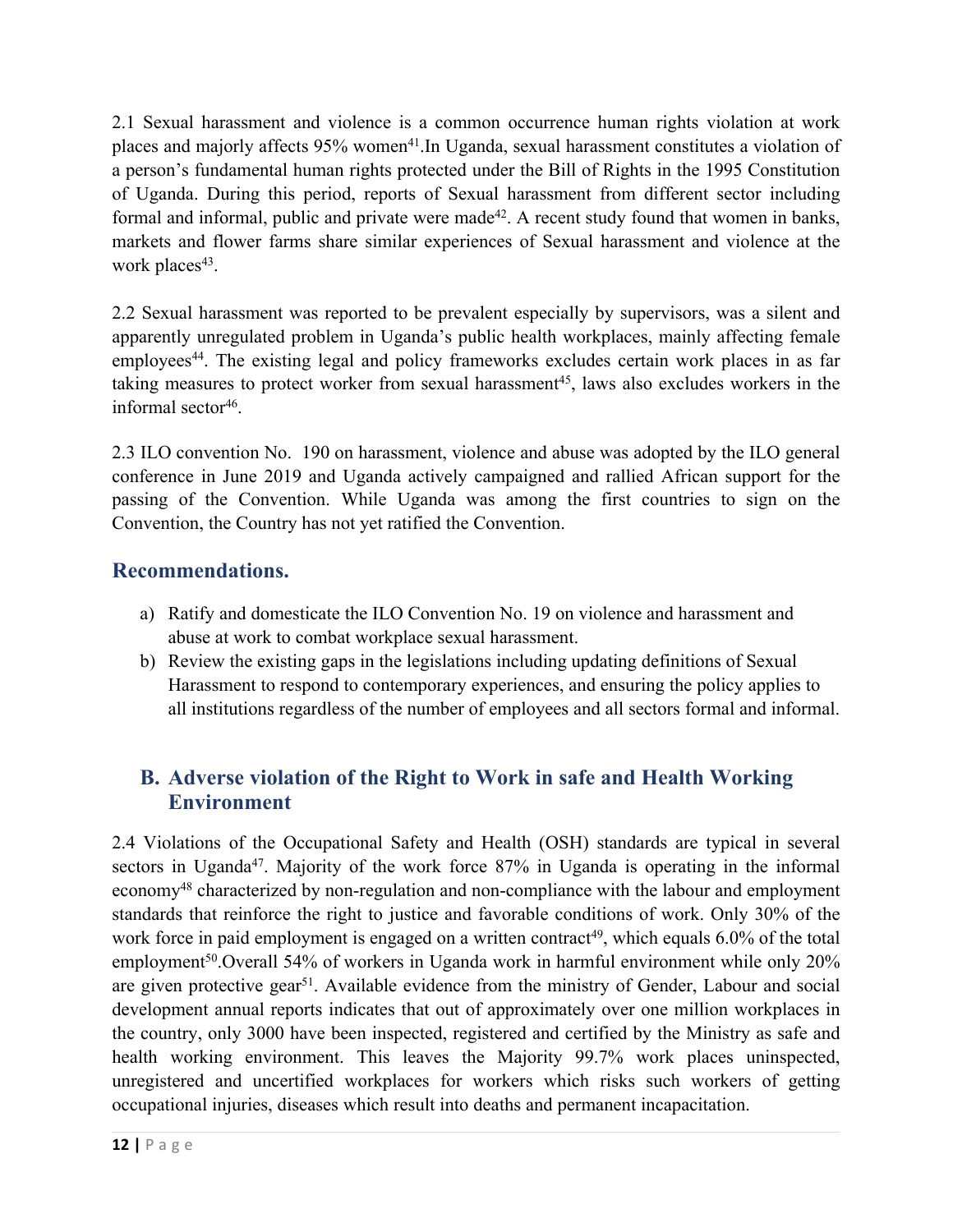2.5 Inadequate staffing within the labour administration departments of the ministry <sup>o</sup> Gender, labour and social development affected the effective administration and enforcement of the existing laws. Although the Employment Act 2006, requires each district to appoint <sup>a</sup> substantive labour officer, currently there are only 77 substantively appointed district labour officers out of 137 district leaving. Overall appointed labour officers do not have the capacity to effectively and efficiently exercise their mandate given that there are no specified qualifications for one to be appointed a labour officer.<sup>52</sup> They are under equipped with no or meager budget allocations at the local government levels to facilitate their work<sup>53</sup>thereby resulting into weak enforcement of the laws. While the approved staff structure for the Department of Occupational Safety and Health provides for <sup>a</sup> total of 47 staff, there are only 26 staff within the department.

### **Recommendations:**

- a) Increase the staffing and resource allocation within the labour administration structure to enforcement and monitor the enforcement of the right to just and favorable working environment in the country.
- b) Government of Uganda should design and implement well integrated awareness raising to workers, employers.

<sup>&</sup>lt;sup>1</sup> Solicitor General – Ministry of Justice and Constitutional Affairs Uganda- Letter Referenced FPC/33/614/01 Re: Request to Legal Review of Eight ILO conventions

<sup>2</sup> <https://www.independent.co.ug/uwopa-wants-museveni-to-expeditiously-assent-to-employment-law/>

<sup>&</sup>lt;sup>3</sup>CEDAW, General recommendation No. 38 (2020) on trafficking in women and girls in the context of global *migration*

<sup>4</sup> Statutory Instruments supplement 2019.No. 11

<sup>5</sup> U.S Department of State Report 2020 on Trafficking in Person in Uganda and the Coordination office for Prevention of trafficking in Persons *'National Report on Countering Trafficking in person in 2019.*

<sup>6</sup> Responsible for prosecuting trafficking crimes. ODPP also has ……<https://www.traffickinginstitute.org/uganda/>

<sup>7</sup> Partnership with the Human Trafficking Institute to equip justice actors as well as the newly created Human Trafficking Departments with relevant tools and skills.

<sup>8</sup> In June 2017, 175 judges, police and prosecutors were trained; October 2017, 10 prosecutors received specialized training in human trafficking; March 2018- 140 judges trained and February 2020, 32 detectives from the UPF Human trafficking were trained to equip them with skills and tools.<https://www.traffickinginstitute.org/uganda/> 9 The Human Rights Institute, June 2020. *Best Practices for Prosecution-led Trafficking in Persons Investigations in Uganda*

<sup>&</sup>lt;sup>10</sup> In an attempt to curb trafficking in children, the 2019 Ordinance criminalizes giving money, clothing and/or food to street children loitering in public places, begging, vending or hawing. The Ordinance also bans the sale of drugs and alcohol to children.

<sup>&</sup>lt;sup>11</sup> Key strategic pillars of the National Referral Guidelines include the establishment of structures and systems to preven<sup>t</sup> the crime in <sup>a</sup> sustainable way, ability to systematically identify, protect and suppor<sup>t</sup> victims, investigation and prosecution of offenders as well as the creation of <sup>a</sup> functional partnership between national and transnational players.

<sup>&</sup>lt;sup>12</sup> State Department, 2020 Trafficking in Persons Report, Uganda. [https://www.state.gov/reports/2020-trafficking-](https://www.state.gov/reports/2020-trafficking-in-persons-report/uganda/)

[in-persons-report/uganda/](https://www.state.gov/reports/2020-trafficking-in-persons-report/uganda/)<br><sup>13</sup> 2<sup>nd</sup> Roundtable Dialogue on Trafficking in Persons in Uganda, convened by RLP in partnership with ICHR. <sup>14</sup> The Coordination Office for Prevention of Trafficking in Persons In Collaboration with the Stakeholder Ministries, Departments & Agencies (MDAs) 'National Report on Countering Trafficking in Persons in Uganda'2020

<sup>&</sup>lt;sup>15</sup> U.S Department of State Report 2020 on Trafficking in Person in Uganda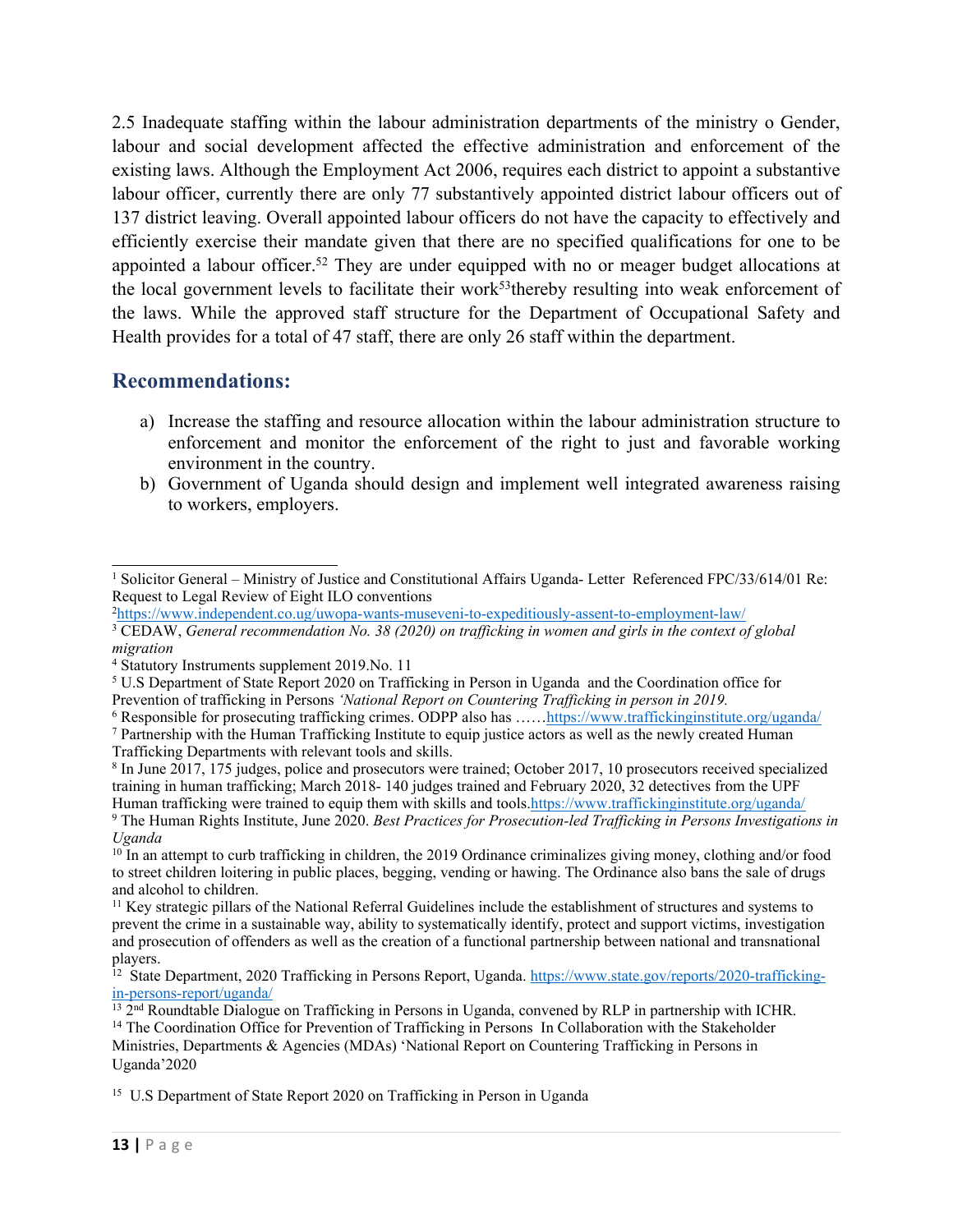<sup>16</sup> UNHCR, Number of Refugees in Uganda as per 31st March 2021. <https://data2.unhcr.org/en/country/uga>

<sup>17</sup> National Population Council, State of Uganda Population Report 2019

<sup>19</sup> Uganda Population Council – State of Uganda Population Report 2019

20 Ibid

21 Supra pg 83

22 Ibid

23 Ibid pg 83

<sup>24</sup> In a 2000 speech to workers, the Observer quoted the President's responses to call for a minimum wage. Hesaid, 'And I will show you how erroneous these positions you are taking are. I am not necessarily against <sup>a</sup> minimum wage. But we have not resolved the issues which we must resolve,' Observer, 9/2/2015

<sup>25</sup>*Danish Trade Union Development Agency Uganda Labour Market Profile 2019 page 8*

26 Ibid

27 <https://www.parliament.go.ug/news/3160/parliament-passes-minimum-wage-bill>. Accessed on 7th June 2021 <sup>28</sup>Wambuga H, (2016). Does Uganda Need Minimum Wage Legislation? <sup>A</sup> critical review of Uganda'<sup>s</sup> Minimum Wage Policy. Policy Series Papers Number 8 of 2016. Kampala

29 <https://www.parliament.go.ug/news/3160/parliament-passes-minimum-wage-bill>. Accessed on 7th June 2021 30 https://www.parliament.go.ug/news/3666/president-declines-assent-minimum-wage-bill . Accessed on 7th June 2021.

The Speaker, Rebecca Kadaga, informed the House on Tuesday, 27 August 2019 that the President wrote stating that he was not assenting to the bill. "Having received advice from the Attorney General… I hereby refuse to assent to the Bill… There are no gaps in the Minimum Wages Advisory Board and Wages Council Act that the Bill seeks to cure," reads the President'<sup>s</sup> letter in part.

31 (UBOS 2014 statistical abstract

<sup>32</sup> Danish Trade Council for International Development and Cooperation Labour Market Profile 2015; Uganda, p.5 <sup>33</sup>In 1995, the government constituted a Minimum Wages Advisory council to inquire into the wages of Uganda's unskilled labour and make recommendations<sup>33</sup>. Their recommendations included a monthly uniform rate of UGX 75000 which cabinet reviewed to UGX 65, 000. However, the governmen<sup>t</sup> neither adopted nor officially rejected these proposals. This was done under General Notice No. 176/1995 in accordance with section 3(1) of the Minimum Wages Advisory Boards and Councils Act, Platform for Labour Action, p.13

<sup>34</sup> National Employment Policy 2011

<sup>36</sup> Uganda Association of External Recruitment Agencies Annual Report 2020

37 2005 Employment Regulations

<sup>38</sup> The Coordination Office for Prevention of Trafficking in Persons In Collaboration with the Stakeholder Ministries, Departments & Agencies (MDAs) 'National Report on Countering Trafficking in Persons in Uganda'2020

39[www.business-humanrights.org/en/latest-news/uganda-govt-suspends-six-labour-recruitment-agencies-over](http://www.business-humanrights.org/en/latest-news/uganda-govt-suspends-six-labour-recruitment-agencies-over-malpractices-including-overcharging-migrant-workers/)[malpractices-including-overcharging-migrant-workers/](http://www.business-humanrights.org/en/latest-news/uganda-govt-suspends-six-labour-recruitment-agencies-over-malpractices-including-overcharging-migrant-workers/)

40 [https://www.migrant-rights.org/2015/10/ugandans-risk-more-than-exorbitant-recruitment-fees-in-seeking](https://www.migrant-rights.org/2015/10/ugandans-risk-more-than-exorbitant-recruitment-fees-in-seeking-employment-in-the-gcc/)emp[loyment-in-the-gcc/](https://www.migrant-rights.org/2015/10/ugandans-risk-more-than-exorbitant-recruitment-fees-in-seeking-employment-in-the-gcc/)

<sup>41</sup> UN Women. *Towards an end to sexual harassment: the urgency and nature of change in the era of #MeToo. 2018. p. 11*

42 <https://www.parliament.go.ug/news/3407/report-sexual-harassment-kadaga-tells-employees>

<sup>43</sup>Akina Mama Wa Africa- *Experiences of Sexual harassment Against Women in the World of Work 2020*

<sup>44</sup> Uganda's Ministry of Health *'Uganda's response to sexual harassment in the public health sector: from "Dying" Silently" to gender-transformational HRH policy*

45 Section 7 (4) of the Employment Act 2006 of Laws of Uganda, provides; *it is only employers with 25 employees* who are mandated to come up with measures to prevent the occurrence of sexual harassment to at the work place;

<sup>46</sup> Section 3(1) of the Employment Act 2006 Laws of Uganda excludes applicability to informal sector workers who are self-employed and therefore excluding them from the protection of the law

<sup>47</sup>*Danish Trade Union Development Agency Uganda Labour Market Profile 2019 page 8*

<sup>48</sup> Uganda Bureau of Statistics, National Labour Force Survey 2016/17, Main report, June 2018 <sup>49</sup> Ibid

<sup>50</sup>*Danish Trade Union Development Agency Uganda Labour Market Profile 2019 page*

<sup>18</sup> Uganda Retirement Benefits Regulatory Authority- Retirement Benefits Sector Report 2019